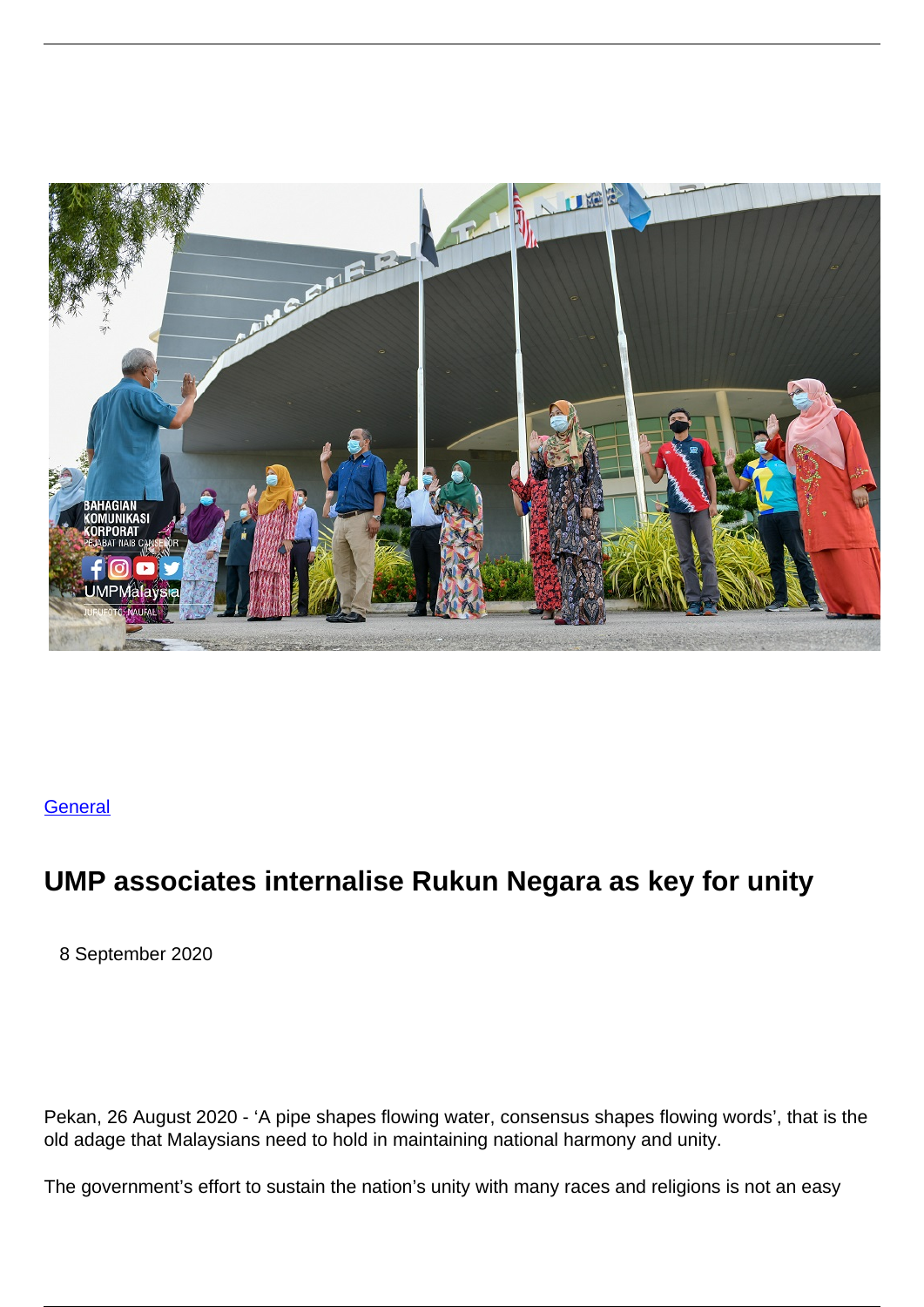task.

Thus, 50 years ago, on 31 August 1970, Rukun Negara was declared to strengthen the unity of the country following the 13 May 1969 incident which had threatened unity among the races in Malaysia.

Rukun Negara was declared in conjunction with the 13th anniversary of Malaysia's independence by His Majesty the Yang di-Pertuan Agong Almarhum Tuanku Ismail Nasiruddin Shah Ibni Almarhum Sultan Zainal Abidin, the fourth King.

It contains five principles that must be adhered to and lived by every Malaysian, namely Belief in God, Loyalty to the King and Country, Supremacy of the Constitution, Rules of Law, and Courtesy and Morality.

Rukun Negara is the basis to ensure that the people always accept and understand the diversity of races, religions and beliefs as a privilege and uniqueness that must always be defended.

The Administrative Officer of the Registry Department, Nor Fadzillah Zulkipli said, Malaysians must respect Rukun Negara so that there will be no more racial conflicts.

 "Every principle plays a crucial role in forming unity. Appreciation of each principle is necessary to create a harmonious atmosphere.

"If it is appreciated, the country can ward off any negative ideology and strengthen the country's defence from within which aims to divide the people and create a chaotic atmosphere," he said. Among the objectives of Rukun Negara are to achieve and foster better unity amongst the society, preserve a democratic way of life, create a just society where the prosperity of the country can be enjoyed together in a fair and equitable manner.

Besides, Rukun Negara aims to ensure a liberal approach towards the rich and varied cultural traditions, and build a progressive society that will make use of science and modern technology.

According to Siti Soffiah Mohamad Yusof, Administrative Assistant, Student Affairs and Alumni Department (JHEPA), although Malaysians are multiracial and multireligions, unity will remain intact in the country if they always adhere to the five principles of Rukun Negara.

"It is also seen as a general direction and guide for Malaysians. Along with the technological advances, all information is at the fingertips.

"This also drives some irresponsible parties in spreading fake news that will adversely affect national security and unity.

"The principles of Rukun Negara, which have been instilled since primary school, seem to have vanished and are no longer practised by some communities, especially the young," she said.

A Chemical Engineering Master's student from the College of Engineering, Ros Shazuin Rayyanu Mohd Zaki considered that Rukun Negara can form unity when every citizen understands the principles well without a doubt.

Syed Muhammad Arif Danial Syed Mohd Azmir, also a Chemical Engineering Master's student from the College of Engineering, thought that if a Malaysian can understand the meaning behind each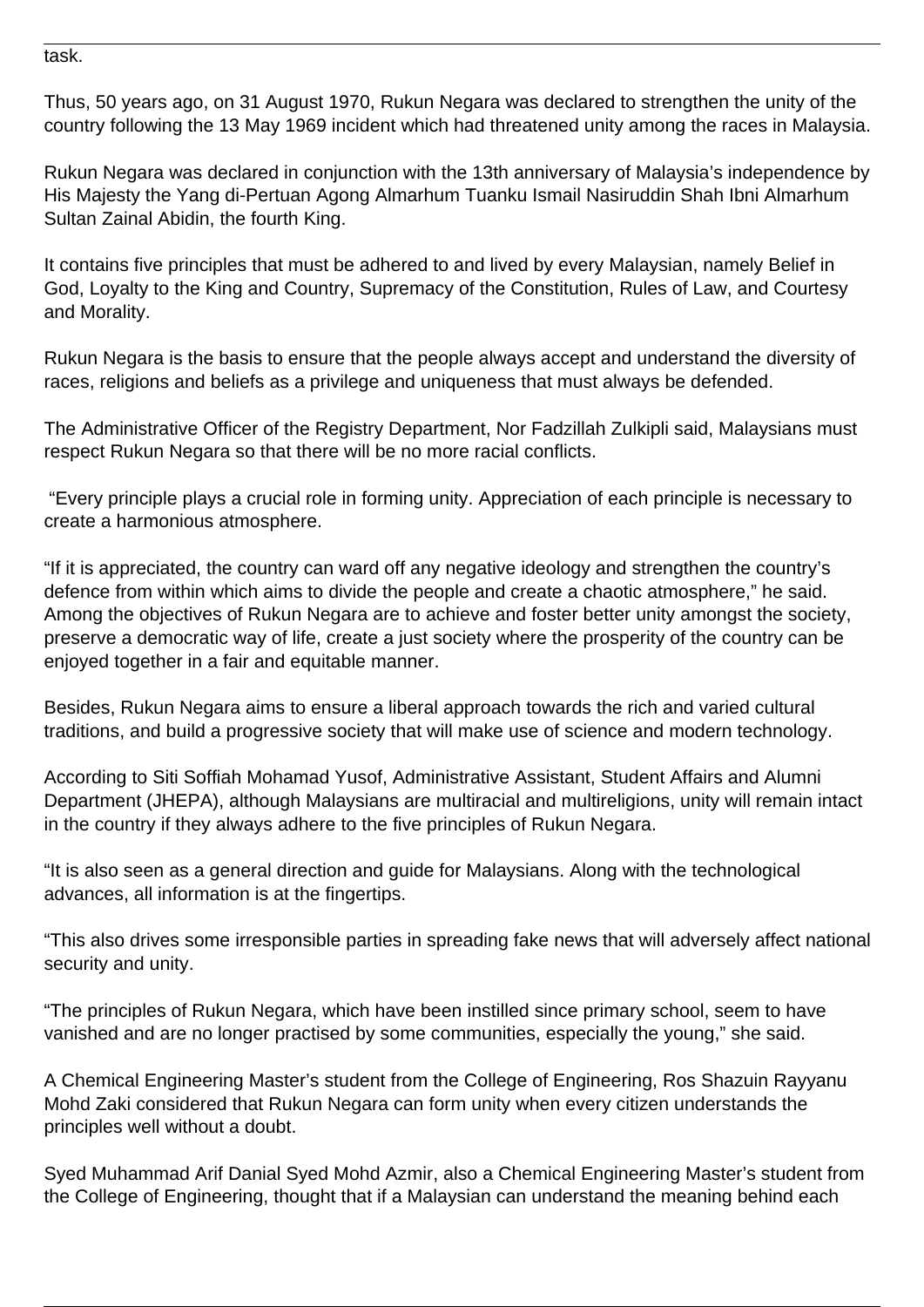principle of Rukun Negara, this country will always be in harmony and unity.

Meanwhile, according to another Chemical Engineering Master's student from the College of Engineering, Wan Nur Farah Azlin Wan Othman, if the people are united and appreciate Rukun Negara, unity is guaranteed without any internal threats that can be triggered by the people themselves.

In fact, the primary foundation for the establishment of Rukun Negara is to reinstate the unity of the country that was once tarnished following the 13 May 1969 incident and further strengthen unity in the future for the well-being and harmony of the country.

Rukun Negara is not just a principle that is pronounced with a pledge alone but requires the people to understand, appreciate and practice regardless of age, race or religion.



Nor Fadzillah Zulkipli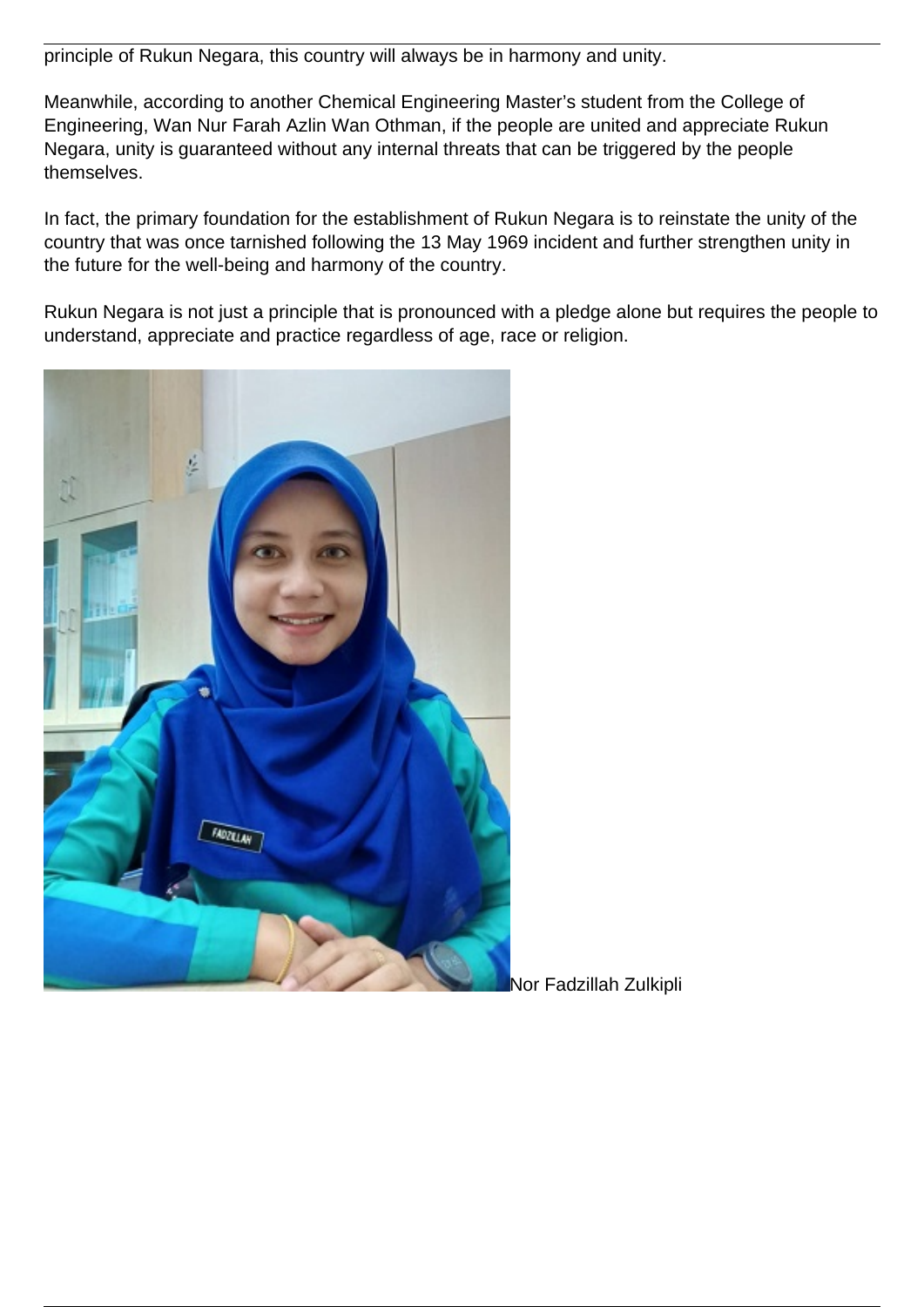

Siti Soffiah Mohamad Yusof



Rayyanu Mohd Zaki

Ros Shazuin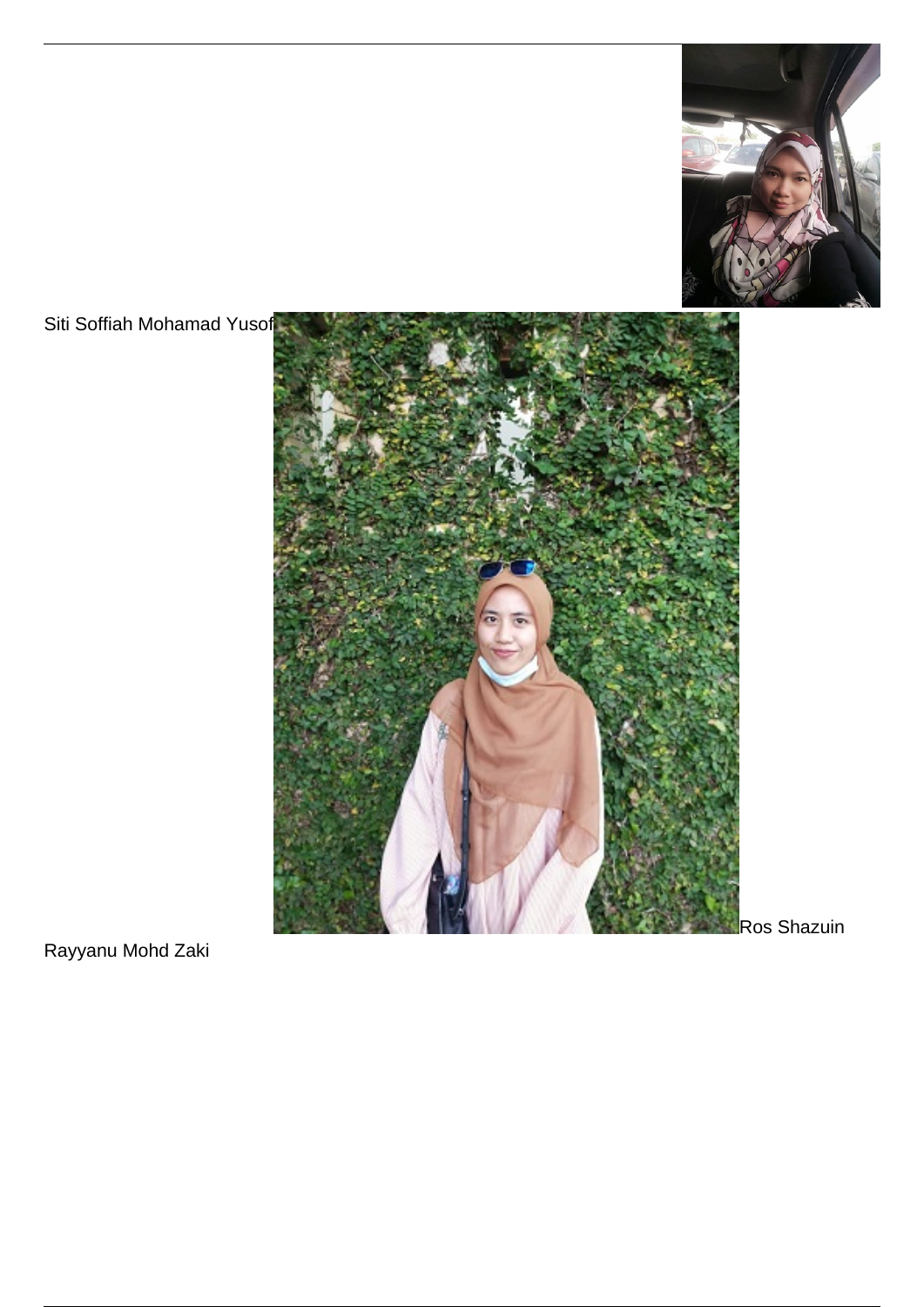

Mohd Zaki

Ros Shazuin Rayyanu